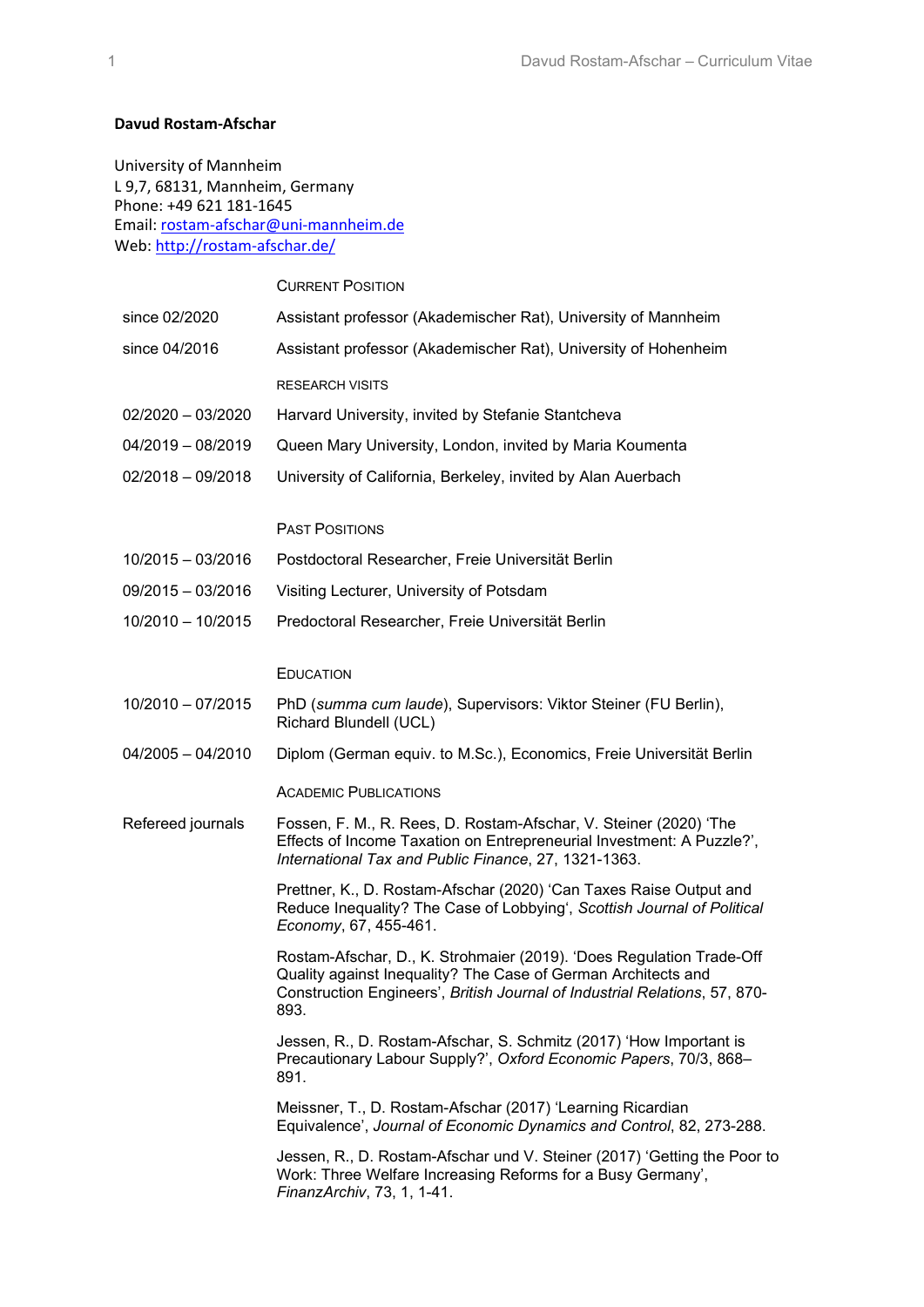|                     | Rostam-Afschar, D. (2014) 'Entry Regulation and Entrepreneurship: A<br>Natural Experiment in German Craftsmanship', Empirical Economics,<br>47, 3, 1067-1101. Reprinted in Holtemöller, O. (ed.), 'How Can We<br>Boost Competition in the Services Sector?', (2017), Baden-Baden:<br>Nomos, pp. 89-133                                                                                         |
|---------------------|------------------------------------------------------------------------------------------------------------------------------------------------------------------------------------------------------------------------------------------------------------------------------------------------------------------------------------------------------------------------------------------------|
|                     | Fossen, F. M., D. Rostam-Afschar (2013) 'Precautionary and<br>Entrepreneurial Savings: New Evidence form German Households',<br>Oxford Bulletin of Economics and Statistics, 75, 4, 528-555.                                                                                                                                                                                                   |
| Other publications  | Rostam-Afschar, D. (2020) 'Inclusive Labor Market Policy: Facts,<br>Challenges, and New Ideas for the Regulation of Professions',<br>Economics Review: Journal of Economic Policy, invited article, 69(2),<br>129-139.                                                                                                                                                                         |
|                     | Koumenta, M., M. Pagliero, D. Rostam-Afschar (2018) 'Effects of<br>regulation on service quality: Evidence from six European cases',<br>European Commission, Directorate General Internal Market, Industry,<br>Entrepreneurship and SMEs, Research Report.                                                                                                                                     |
|                     | Rostam-Afschar, D. (2015) 'Regulatory Effects of the Amendment to the<br>HwO in 2004 in German Craftsmanship' European Commission,<br>Directorate General Internal Market and Services, Research Report.                                                                                                                                                                                       |
|                     | Software components Rostam-Afschar, D., R. Jessen (2014) 'GRAPH3D: Stata Module to<br>Draw Colored, Scalable, Rotatable 3D Plots', Statistical Software<br>Components, Boston College Department of Economics.                                                                                                                                                                                 |
|                     | <b>AWARDS AND GRANTS</b>                                                                                                                                                                                                                                                                                                                                                                       |
| $02/2020 -$         | Research project member, German Research Foundation                                                                                                                                                                                                                                                                                                                                            |
| $05/2020 - 08/2020$ | University of Turin Fellowship                                                                                                                                                                                                                                                                                                                                                                 |
| 08/2020             | Excellence in Reviewing Award, Labour Economics                                                                                                                                                                                                                                                                                                                                                |
| $10/2019 - 03/2020$ | Best Teaching Award, University of Hohenheim                                                                                                                                                                                                                                                                                                                                                   |
| $04/2019 - 09/2019$ | Best Teaching Award, University of Hohenheim                                                                                                                                                                                                                                                                                                                                                   |
| $06/2011 - 06/2013$ | Ph.D. Fellowship, German National Academic Foundation                                                                                                                                                                                                                                                                                                                                          |
| $03/2019 - 04/2010$ | Scholarship, German National Academic Foundation                                                                                                                                                                                                                                                                                                                                               |
|                     | <b>RECENT PRESENTATIONS</b>                                                                                                                                                                                                                                                                                                                                                                    |
| 2020                | University of Konstanz (invited), ASSA Annual Meeting, EALE                                                                                                                                                                                                                                                                                                                                    |
| 2019                | University of Navarra (invited), Banca d'Italia (invited), Oslo Fiscal Studies<br>and Statistics Norway (invited), OECD (invited), University of Maastricht<br>(invited), University of Exeter (invited), European Association of Labour<br>Economists, European Economic Association and Econometric Society,<br>International Association for Applied Econometrics, Verein für Socialpolitik |
| 2018                | University of Basel (invited), Federal Reserve Banks of Minneapolis and<br>Chicago (invited), University of California, Berkeley (invited), International<br><b>Association for Applied Econometrics</b>                                                                                                                                                                                       |
| 2017                | Collegio Carlo Alberto (invited), Linnaeus University, Växjö (invited),<br>Centre for European Economic Research (invited), Mannheim Taxation,<br>Verein für Socialpolitik, European Economic Association, ASSA Annual<br>Meeting                                                                                                                                                              |